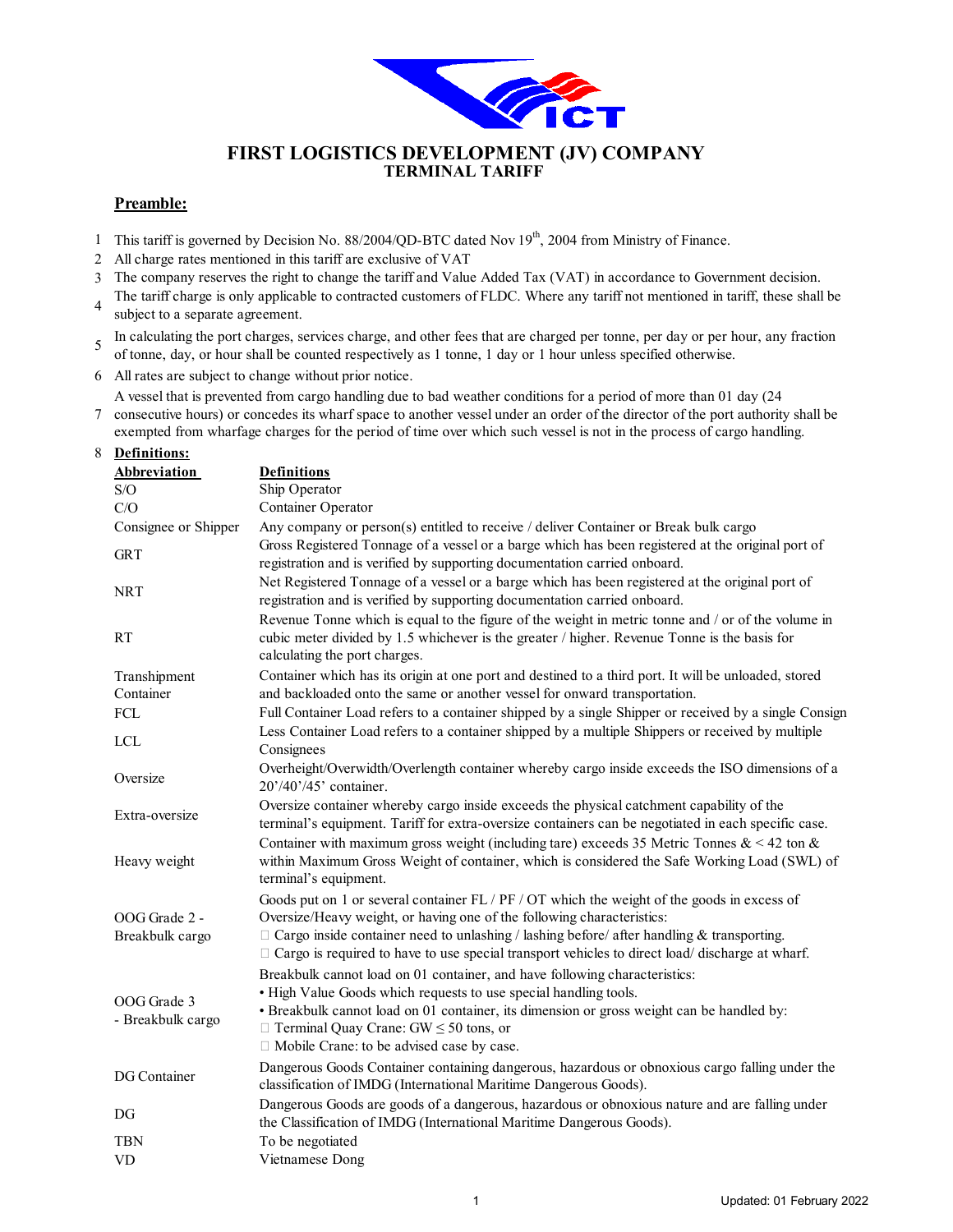| <b>USD</b> | US Dollar - Indicated exchange rate: VND23,100/USD. This exchange rate is for reference only. |
|------------|-----------------------------------------------------------------------------------------------|
| $(*)$      | Rates are exchanged from USD with indicated exchange rate. The actual exchange rate will be   |
|            | applied at the invoice issuance date.                                                         |
| Note       | All charges quoted are nominated in Vietnam Dong (VND)                                        |

# **SECTION 1: SERVICES TARIFF FOR S/O AND C/O**

#### **A. VESSEL-RELATED SERVICES TARIFF**

| No.            | <b>Tariff item and description</b>                                                      | Unit for calculation | Rate         |
|----------------|-----------------------------------------------------------------------------------------|----------------------|--------------|
| 1A             | Wharfage for international vessel (VAT excluded)                                        | $\ldots$ /GRT-Hr     | $VD71*$      |
| 1B             | Wharfage for domestic vessel (VAT excluded)                                             | $\ldots$ /GRT-Hr     | VD15         |
| 1 <sup>C</sup> | Wharfage for international vessel against an order of exit<br>(VAT excluded)            | $\ldots$ /GRT-Hr     | $VD138*$     |
| 1D             | Wharfage for domestic vessel against an order of exit<br>(VAT excluded)                 | $\ldots$ /GRT-Hr     | VD15         |
| 1E             | Wharfage for international vessel alongside another vessel<br>(VAT excluded)            | $\ldots$ /GRT-Hr     | $VD34*$      |
| 1F             | Wharfage for domestic vessel alongside another vessel<br>(VAT excluded)                 | $\ldots$ /GRT-Hr     | VD7          |
| 2              | Mooring/Unmooring (VAT excluded)                                                        | /operation           |              |
|                | - For ship with GRT<1,000T                                                              |                      | VD394,400    |
|                | - For ship with $1,001 < GRT < 4,000T$                                                  |                      | VD765,600    |
|                | - For ship with $4,001 <$ GRT $<$ 10,000T                                               |                      | VD1,160,000  |
|                | - For ship with 10,001 <grt<15,000t< td=""><td></td><td>VD1,531,200</td></grt<15,000t<> |                      | VD1,531,200  |
|                | - For ship with GRT>15,000T                                                             |                      | VD1,925,600  |
| 3              | Opening or closing ship's hatches by QUAY-CRANE                                         |                      |              |
|                | (VAT excluded)                                                                          |                      |              |
|                | - For ship with GRT <= 5,000T                                                           | /hatch, time         | VD226,200    |
|                | - For ship with $5,001 \leq GRT \leq 10000T$                                            | /hatch, time         | VD400,200    |
|                | - For ship with 10,000T <= GRT                                                          | /hatch, time         | VD626,400    |
| $\overline{4}$ | Opening or closing ship's hatches by SHIP'S GEAR                                        |                      |              |
|                | (VAT excluded)                                                                          |                      |              |
|                | - For ship with GRT <= 5,000T                                                           | /hatch, time         | VD150,800    |
|                | - For ship with $5,001 \leq GRT \leq 10000T$                                            | /hatch, time         | VD266,800    |
|                | - For ship with 10,000T <= GRT                                                          | /hatch, time         | VD417,600    |
| 5              | Rubbish collection (VAT excluded)                                                       | $\ldots$ /trip       | VD464,000    |
| 6              | Provision of fresh water (5% VAT excluded)                                              | $\dots$ /ton         | VD58,000     |
|                | Shipplaning (10% VAT excluded)                                                          | $\dots$ /time        | VD23,200,000 |

## **B. CONTAINER-RELATED SERVICES TARIFF**

#### **B1. CONTAINER HANDLING BY QUAY-CRANE**

|   | 8A Container handling charges for import/export/temporary import/re-export |                | EMPTY*           | LADEN*       |
|---|----------------------------------------------------------------------------|----------------|------------------|--------------|
|   | (Including DRY+Reefer container)                                           | 20'            | 669,900          | 1,224,300    |
|   | - Load/disch from/to ship and transport to/from CY                         | 40'            | 993,300          | 1,871,100    |
|   | (VAT excluded)                                                             | $>40'$ :       | 1,432,200        | 2,263,800    |
|   |                                                                            | Oversize       | $+50\%$          |              |
|   | Note: including cargo/container wharfage                                   | Heavy weight   | $+100\%$         |              |
|   |                                                                            | OOG Grade 2    | VD364,472 / RT   |              |
|   |                                                                            | OOG Grade 3    | To be Negotiated |              |
|   | 8B Container handling charges for domestic                                 |                | <b>EMPTY</b>     | <b>LADEN</b> |
|   | (Including DRY+Reefer container)                                           | 20'            | VD218,000        | VD427,000    |
|   | - Load/disch from/to ship and transport to/from CY                         | 40'            | VD331,000        | VD627,000    |
|   | (VAT excluded)                                                             | $>40'$ :       | VD498,000        | VD940,000    |
|   |                                                                            | Oversize       | $+50%$           |              |
|   |                                                                            | Heavy weight   | $+100\%$         |              |
| 9 | Restowing within the same bay (VAT excluded)                               | 25 % of Item 8 |                  |              |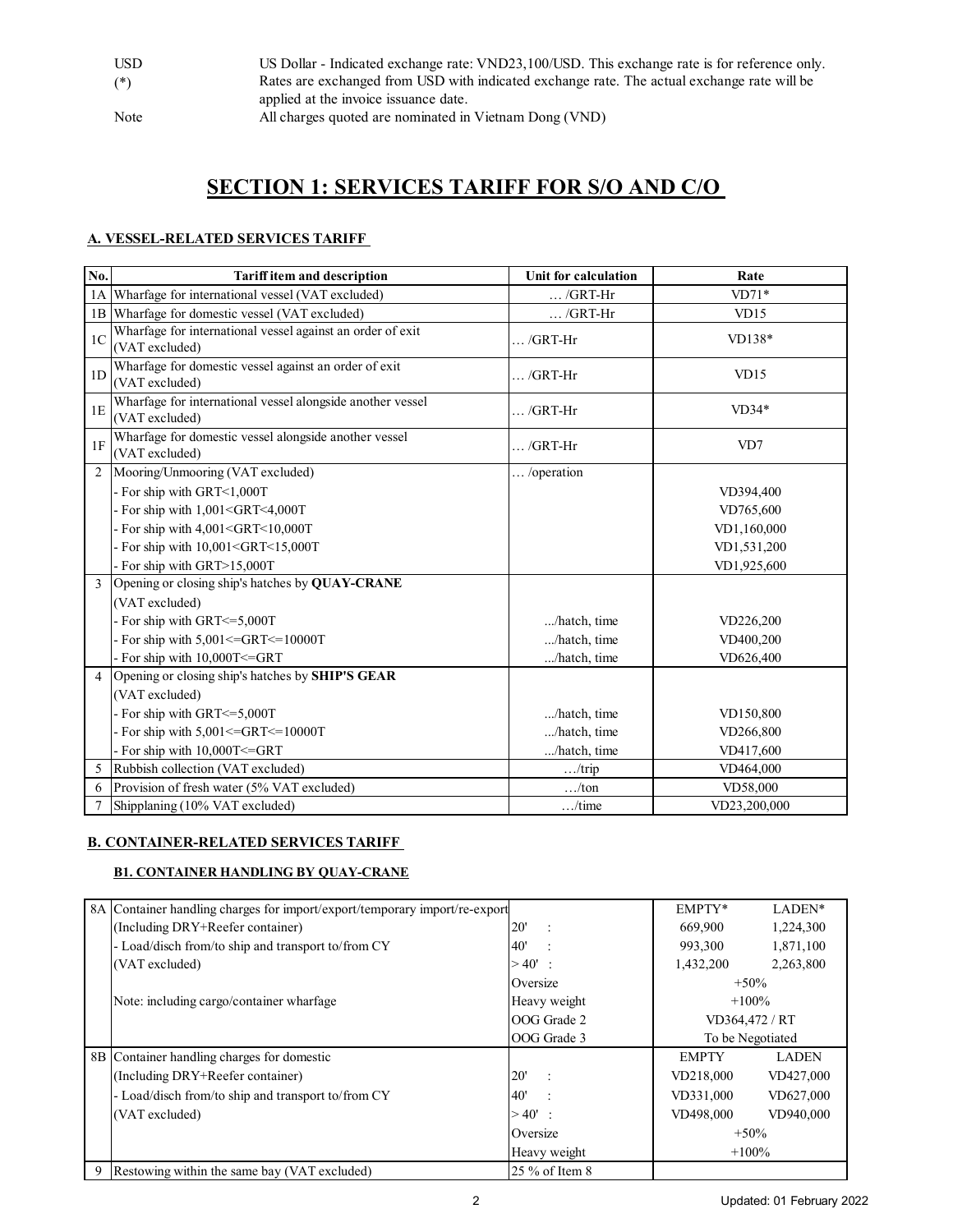|    | 10 Restowing via Quay (Within the same vessel)             | Same as Item 8        |                  |           |  |
|----|------------------------------------------------------------|-----------------------|------------------|-----------|--|
|    | (VAT excluded)                                             |                       |                  |           |  |
|    | 11 Laden DG Container handling charges                     | Item 8 plus 50%       |                  |           |  |
|    | (VAT excluded)                                             |                       |                  |           |  |
|    | 12 Laden DG/Restowing within the same bay                  | Item 9 plus 50%       |                  |           |  |
|    | (VAT excluded)                                             |                       |                  |           |  |
| 13 | Laden DG/Restowing via quay                                | Item 10 plus 50%      |                  |           |  |
|    | (VAT excluded)                                             |                       |                  |           |  |
|    | 14 Transhipment container handling charges (VAT excluded)  |                       | EMPTY*           | LADEN*    |  |
|    | - Discharge                                                | 20'                   | 485,100          | 924,000   |  |
|    |                                                            | 40'                   | 739,200          | 1,386,000 |  |
|    |                                                            | $>40'$ :              | 1,085,700        | 1,686,300 |  |
|    |                                                            | Oversize              | $+50%$           |           |  |
|    |                                                            | Heavy weight          | $+100%$          |           |  |
|    |                                                            | OOG Grade 2           | 75% of item 8A   |           |  |
|    |                                                            | OOG Grade 3           | To be Negotiated |           |  |
| 15 | Transhipment container handling charges (VAT excluded)     |                       | EMPTY*           | LADEN*    |  |
|    | - Load                                                     | 20'                   | 485,100          | 924,000   |  |
|    |                                                            | 40'                   | 739,200          | 1,386,000 |  |
|    |                                                            | $>40'$ :              | 1,085,700        | 1,686,300 |  |
|    |                                                            | Oversize              | $+50%$           |           |  |
|    |                                                            | Heavy weight          | $+100%$          |           |  |
|    |                                                            | OOG Grade 2           | 75% of item 8A   |           |  |
|    |                                                            | OOG Grade 3           | To be Negotiated |           |  |
|    | 16A Handling of bundled Flatrack containers (VAT excluded) | 20'<br>$\rightarrow$  | 1224300.00       |           |  |
|    |                                                            | 40'<br>$\cdot$ :      | 1871100.00       |           |  |
|    |                                                            | $>40'$ :              | 2263800.00       |           |  |
|    | 16B Handling of bundled Flatrack containers for domestic   | 20'<br>$\ddot{\cdot}$ | VD427,000        |           |  |
|    | (10% VAT excluded)                                         | 40'                   |                  | VD627,000 |  |
|    |                                                            | $>40'$ :              |                  | VD940,000 |  |
|    | 17 Lashing / Unlashing on board vessel (VAT excluded)      | $\dots/box$           | VD23,200         |           |  |
| 18 | Extra lashing/unlashing (VAT excluded)                     | Based on actual       | To Be Negotiated |           |  |
|    | - Oversize container, OOG cargo                            | operation             |                  |           |  |
|    | 19 Reefer cont. plugging/unplugging on board vessel        | /box                  | VD116,000        |           |  |
|    | (10% VAT excluded)                                         |                       |                  |           |  |

#### **B2. CONTAINER HANDLING BY SHIP'S GEAR**

|    | 20A Container handling charges for import/export/temporary import/re-export |                     | EMPTY*       | LADEN*       |
|----|-----------------------------------------------------------------------------|---------------------|--------------|--------------|
|    | (Including DRY+Reefer container)                                            | 20'                 | 669,900      | 1,224,300    |
|    | - Load/disch from/to ship and transport to/from CY                          | 40'                 | 993,300      | 1,871,100    |
|    | (VAT excluded)                                                              | $>40'$ :            | 1,432,200    | 2,263,800    |
|    | Note: including cargo/container wharfage                                    | Oversize            | $+50%$       |              |
|    |                                                                             | Heavy weight        | $+100%$      |              |
|    | 20B Container handling charges for domestic                                 |                     | <b>EMPTY</b> | <b>LADEN</b> |
|    | (Including DRY+Reefer container)                                            | 20'                 | VD218,000    | VD427,000    |
|    | - Load/disch from/to ship and transport to/from CY                          | 40'                 | VD331,000    | VD627,000    |
|    | (VAT excluded)                                                              | $>40'$ :            | VD498,000    | VD940,000    |
|    |                                                                             | Oversize            | $+50%$       |              |
|    |                                                                             | Heavy weight        | $+100%$      |              |
| 21 | Restowing within the same bay (VAT excluded)                                | 25 % of Item 20     |              |              |
|    |                                                                             |                     |              |              |
| 22 | Restowing via Quay (Within the same vessel)                                 | Same as Item 20     |              |              |
|    | (VAT excluded)                                                              |                     |              |              |
|    | 23 Laden DG Container handling charges                                      | Item 20 plus 50%    |              |              |
|    | (VAT excluded)                                                              |                     |              |              |
|    | 24 Laden DG/Restowing within the same bay                                   | Item 21 plus $50\%$ |              |              |
|    | (VAT excluded)                                                              |                     |              |              |
|    | 25 Laden DG/Restowing via quay                                              | Item 22 plus 50%    |              |              |
|    | (VAT excluded)                                                              |                     |              |              |
|    | 26 Transhipment container handling charges (VAT excluded)                   |                     | EMPTY*       | LADEN*       |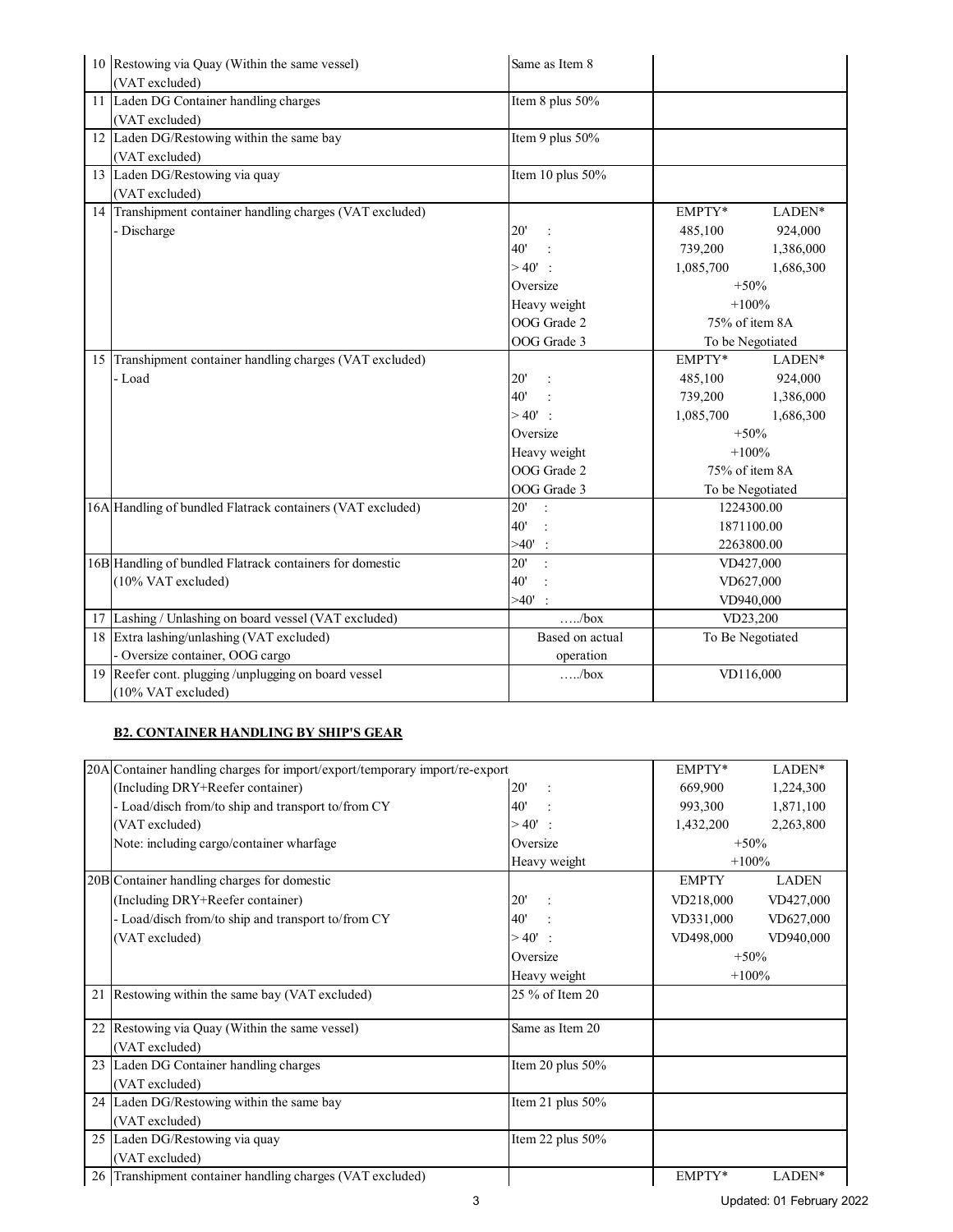|    | - Discharge                                            | 20'          | 485,100                             | 924,000   |
|----|--------------------------------------------------------|--------------|-------------------------------------|-----------|
|    |                                                        | 40'          | 739,200                             | 1,386,000 |
|    |                                                        | $>40'$ :     | 1,085,700                           | 1,686,300 |
|    |                                                        | Oversize     | $+50\%$                             |           |
|    |                                                        | Heavy weight | $+100%$                             |           |
|    |                                                        | OOG Grade 2  | 75% of item 20A                     |           |
|    |                                                        | OOG Grade 3  | To be Negotiated                    |           |
| 27 | Transhipment container handling charges (VAT excluded) |              | EMPTY*                              | LADEN*    |
|    | - Load                                                 | 20'          | 485,100                             | 924,000   |
|    |                                                        | 40'          | 739,200                             | 1,386,000 |
|    |                                                        | $>40'$ :     | 1,085,700                           | 1,686,300 |
|    |                                                        | Oversize     | $+50\%$                             |           |
|    |                                                        | Heavy weight | $+100%$                             |           |
|    |                                                        | OOG Grade 2  | 75% of item 20A<br>To be Negotiated |           |
|    |                                                        | OOG Grade 3  |                                     |           |

# **B3. CONTAINER STORAGE AND ADDITIONAL SERVICES AT CONTAINER YARD**

| 28 | Container storage after free period (10% VAT excluded)       |                              | <b>EMPTY</b>           |  |
|----|--------------------------------------------------------------|------------------------------|------------------------|--|
|    | Import: 6 days                                               | Tier $1(1 - 30 \text{days})$ |                        |  |
|    | Export: 4 days                                               | $20$ :<br>$\dots$ ./day      | VD16,909               |  |
|    | Discharged from other ports: No free period                  | $40$ .<br>$\dots$ ./day      | VD25,273               |  |
|    | Empty container return: No free period                       | $>40$ .<br>/day              | VD40,091               |  |
|    | Storage time per day: from 0600AM to 0559AM of the next day. | Tier 2 (31 - 45 days)        |                        |  |
|    |                                                              | $20$ :<br>$\dots$ ./day      | VD40,091               |  |
|    |                                                              | $40$ .<br>$\dots$ ./day      | VD48,455               |  |
|    |                                                              | $>40$ .<br>/day              | VD63,364               |  |
|    |                                                              | Tier $3$ ( $>45$ days)       |                        |  |
|    |                                                              | $20$ :<br>$\dots$ ./day      | VD63,364               |  |
|    |                                                              | $40$ .<br>$\dots$ ./day      | VD71,727               |  |
|    |                                                              | $>40$ .<br>/day              | VD86,545               |  |
|    |                                                              |                              |                        |  |
|    |                                                              |                              | <b>LADEN</b>           |  |
|    |                                                              | Tier $1(1 - 8 \text{days})$  |                        |  |
|    |                                                              | $20$ :<br>$\dots$ ./day      | VD33,636               |  |
|    |                                                              | $40$ .<br>$\dots$ /day       | VD50,545               |  |
|    |                                                              | $>40$ .<br>/day              | VD75,909               |  |
|    |                                                              | Tier 2 (9 - 15 days)         |                        |  |
|    |                                                              | $20$ :<br>$\dots$ ./day      | VD56,818               |  |
|    |                                                              | $40$ .<br>$\dots$ ./day      | VD73,818               |  |
|    |                                                              | $>40$ .<br>/day              | VD99,091               |  |
|    |                                                              | Tier $3$ ( $>15$ days)       |                        |  |
|    |                                                              | $20$ :<br>$\dots$ /day       | VD80,000               |  |
|    |                                                              | 40:<br>$\dots$ ./day         | VD97,000               |  |
|    |                                                              | $>40$ .<br>/day              | VD122,273              |  |
|    |                                                              | OOG Grade 2, 3               | $+100%$                |  |
|    |                                                              | Oversize:                    | $+50%$                 |  |
|    | 29 Transhipment container storage after 3 days free period   | Same as Item 28              |                        |  |
|    | (10% VAT excluded)                                           |                              |                        |  |
| 30 | Reefer container Monitoring + Storage (using electricity)    | $20'$ /hr                    | VD41,818/Hr.           |  |
|    | (10% VAT excluded)                                           | $40'$ /hr                    | VD60,909/Hr.           |  |
|    |                                                              | >40'  / hr                   | VD71,022/Hr.           |  |
| 31 | Reefer Container storage (without using electricity)         | Same as Item 28              |                        |  |
|    | (10% VAT excluded)                                           |                              |                        |  |
|    | 32 Laden Dangerous container storage (10% VAT excluded)      | Item 28 plus 50%             |                        |  |
| 33 | Container sweeping (10% VAT excluded)                        | 20':40':                     | VD18,182<br>VD27,273   |  |
|    | 34 Container repairing (10% VAT excluded)                    | Based on actual damage       | To Be Negotiated       |  |
| 35 | Container washing (10% VAT excluded)                         |                              |                        |  |
|    | 35.1 - Wash container by water                               | $20'$ :40': >40'             | VD90,909<br>VD136,364  |  |
|    | 35.2 - Wash container by detergent                           | $20'$ :40': >40'             | VD181,818<br>VD272,727 |  |
|    | 36 Dangerous container cleaning (10% VAT excluded)           | 20':40':>40' Oversize        | To Be Negotiated       |  |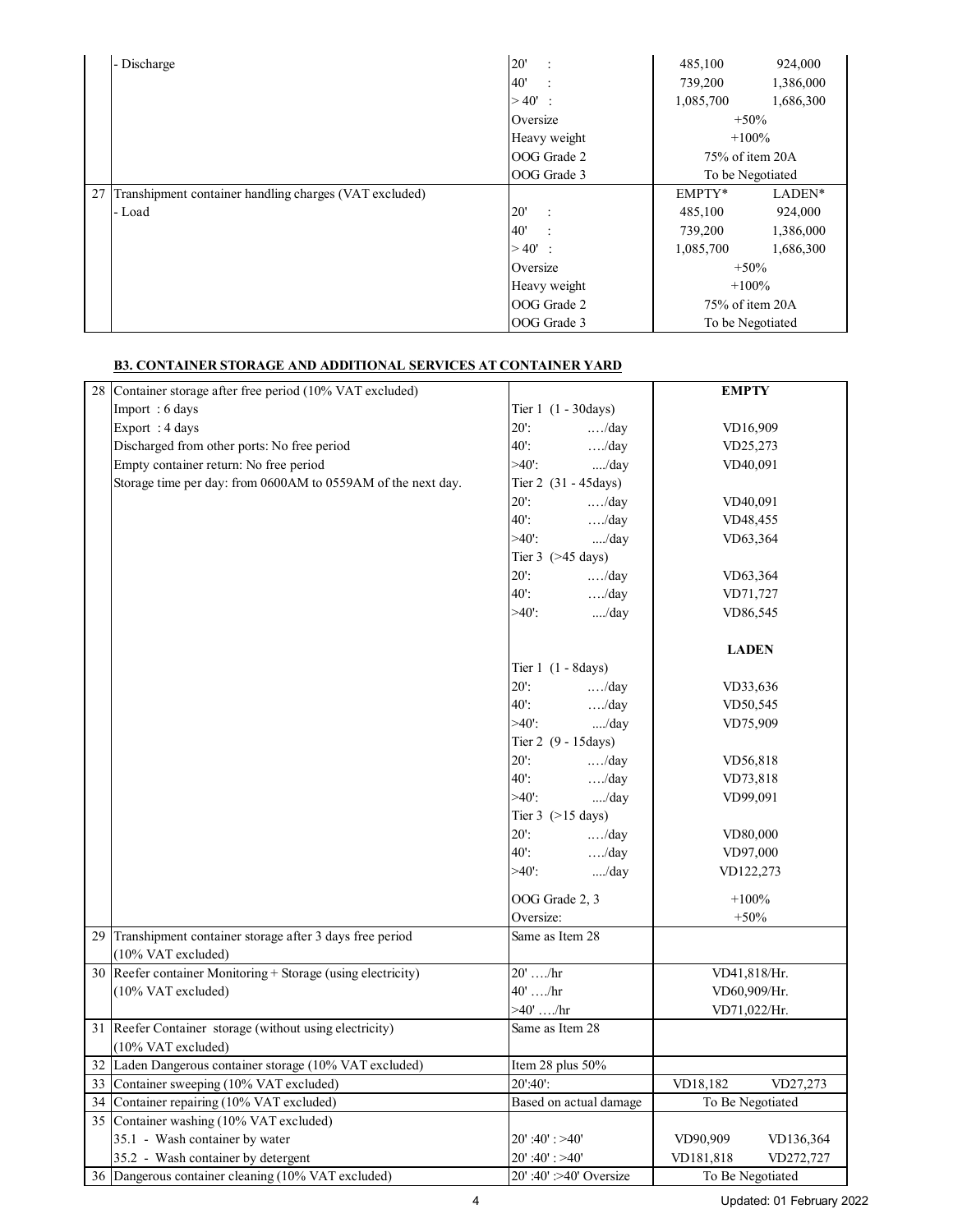|    | 37 Dangerous container washing (10% VAT excluded)                                                                                        |                   |                               |  |
|----|------------------------------------------------------------------------------------------------------------------------------------------|-------------------|-------------------------------|--|
|    | 37.1 - Wash container by water                                                                                                           | $20'$ :40': >40'  | To Be Negotiated              |  |
|    | 37.2 - Wash container by detergent                                                                                                       | $20'$ :40': >40'  |                               |  |
|    |                                                                                                                                          |                   |                               |  |
|    | 38 Reefer container PTI (10% VAT excluded)                                                                                               | $\ldots$ /box     | PTI - VD580,000               |  |
|    | (Pre-trip inspection with electricity supply upto 6 Hrs)                                                                                 |                   | Smart PTI - VD460,000         |  |
|    | 39 Empty container Inspection (for Dry container)                                                                                        | $20$ ': 40': >40' | VD353,545 / 464,000 / 552,364 |  |
|    | (10% VAT excluded)                                                                                                                       |                   |                               |  |
| 40 | Removing / sticking of DG label (10% VAT excluded)                                                                                       | /box              | VD105,455                     |  |
|    | 41 Installing hanging platform into container (10% VAT excluded)                                                                         |                   |                               |  |
|    | 40.1 One platform                                                                                                                        | $20'$ : 40'       | To Be Negotiated              |  |
|    | 40.2 Two platforms                                                                                                                       | 20' : 40'         |                               |  |
|    | 42 Paper pasting in containers (10% VAT excluded)                                                                                        | 20' : 40'         | VD210,909<br>VD421,818        |  |
|    | 43 Charges for managing laden import container discharged in other port                                                                  | $20^{\circ}$      | VD1,250,000                   |  |
|    | and then transferred to VICT by barge or truck for delivery                                                                              | 40'               | VD1,920,909                   |  |
|    | (Including DRY+ Reefer container)                                                                                                        | $>40'$ :          | VD2,684,545                   |  |
|    | (10% VAT excluded)                                                                                                                       | Oversize          | $+50%$                        |  |
|    |                                                                                                                                          | Heavy weight      | $+100%$                       |  |
|    |                                                                                                                                          |                   |                               |  |
|    | - Wharf-handling container from barge to wharf                                                                                           |                   |                               |  |
|    | - Trucking container from wharf to yard                                                                                                  |                   |                               |  |
|    | - Lift off container from truck to storing yard                                                                                          |                   |                               |  |
|    | - Managing container:                                                                                                                    |                   |                               |  |
|    | • Tallying container                                                                                                                     |                   |                               |  |
|    | · Inspecting container                                                                                                                   |                   |                               |  |
|    | • Providing an efficient terminal control system including movement                                                                      |                   |                               |  |
|    | control on the Terminal and reporting of activities relating to Containers                                                               |                   |                               |  |
|    | · Provide sufficient storage for Containers and/or Cargo received to                                                                     |                   |                               |  |
|    | ensure container/cargo safe without damage while they are under                                                                          |                   |                               |  |
|    | custody of the terminal.                                                                                                                 |                   |                               |  |
|    | • Providing sufficient security for Containers and/or Cargo received to<br>ensure container/cargo intact before delivering to consignee. |                   |                               |  |
|    | - Delivering container on behalf of carrier to consignee                                                                                 |                   |                               |  |
|    | - Documentation fee                                                                                                                      |                   |                               |  |
|    |                                                                                                                                          |                   |                               |  |
|    | 44 Charges for managing DG laden import container discharged                                                                             | Item 43 plus 50%  |                               |  |
|    | in other ports and then transferred to VICT by barge or                                                                                  |                   |                               |  |
|    |                                                                                                                                          |                   |                               |  |
|    | truck for delivery (10% VAT excluded)                                                                                                    |                   |                               |  |

#### **B4. CONTAINER HANDLING AT WAREHOUSES**

| 45 A. Import LCL container handling charge (10% VAT excluded) | $\ldots$ /Rev. Ton     | VD181,818/RT               |
|---------------------------------------------------------------|------------------------|----------------------------|
| - Carry LCL container to import warehouse                     |                        |                            |
| - Unstuff                                                     |                        | - If VICT can handle heavy |
| - Tally                                                       |                        | cargo over 5 ton/package   |
| - Place cargo into import warehouse                           | Min charge applied:    | or big size cargo over     |
| - Clean container                                             | $20'$ : 13RT           | $7m^3$ /package: +100%     |
| - Carry empty cont. to MT block                               | $40'$ : 20RT           |                            |
| - Lift cargo onto customers' trucks                           | $>40$ ' : 20RT         |                            |
| B. Export LCL container handling charge (10% VAT excluded)    | $\ldots$ /Rev. Ton     | VD90,909/RT                |
| - Carry empty cont. from MT block to export warehouse         |                        |                            |
| - Stuff                                                       | Min charge applied:    | - If VICT can handle heavy |
| - Tally                                                       | $20'$ : 13RT           | cargo over 5 ton/package   |
| - Carry export LCL container to export container block        | $40'$ : 20RT           | or big size cargo over     |
| - Lift cargo off customers' trucks to warehouse               | $>40'$ : 20RT          | $7m3$ /package: +100%      |
| 46A Import DG LCL Container handling charge                   | Item $45A$ plus $50\%$ |                            |
| $(10\% \text{ VAT excluded})$                                 |                        |                            |
| 46B Export DG LCL Container handling charge                   | Item $45B$ plus $50\%$ |                            |
| $(10\% \text{ VAT excluded})$                                 |                        |                            |

### **C. MISCELLANEOUS TARIFF ITEMS**

47 Repositioning container (10% VAT excluded) 20' :

 $\overline{\phantom{a}}$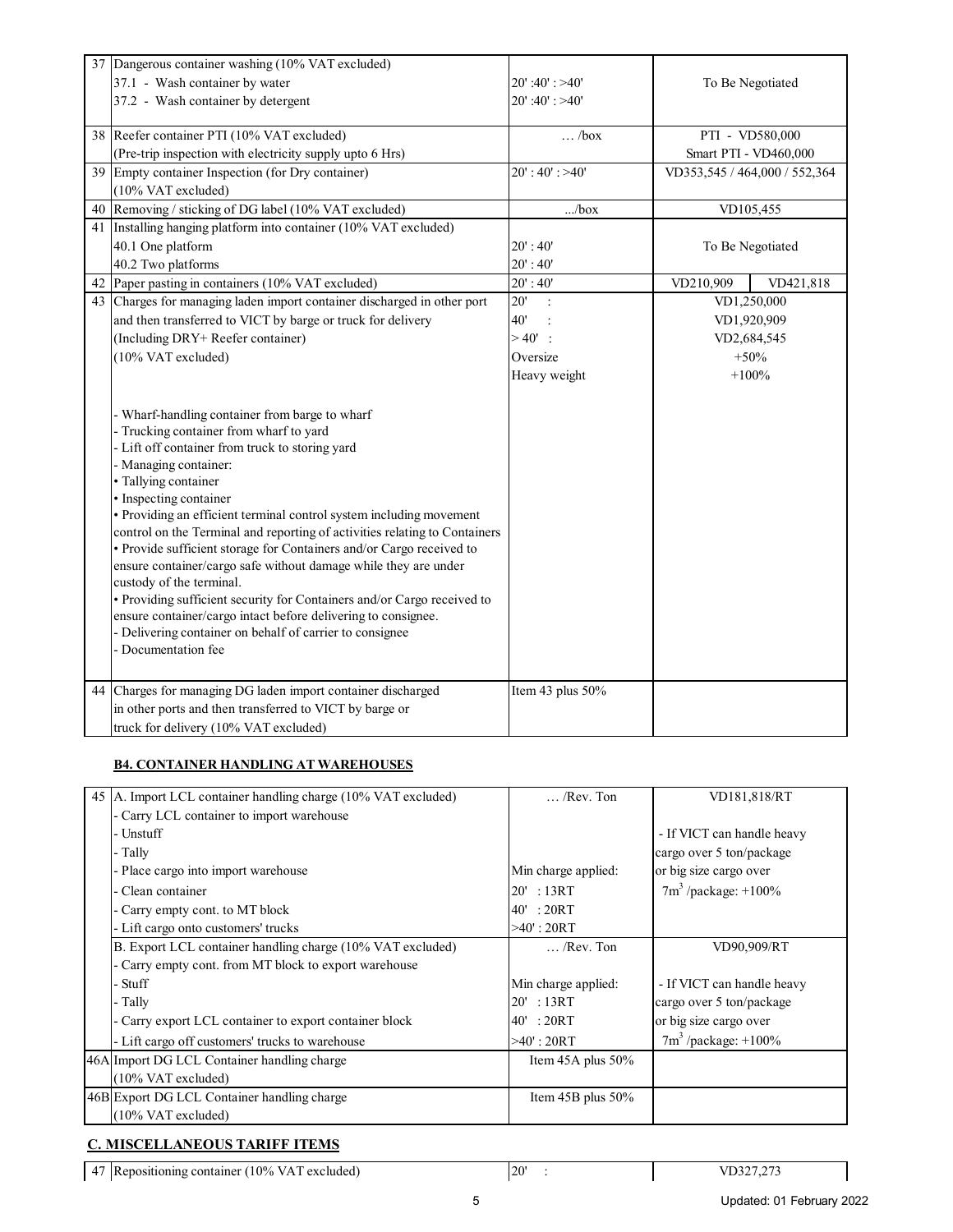|    |                                                                          | 40'                   | VD519,048    |
|----|--------------------------------------------------------------------------|-----------------------|--------------|
|    |                                                                          | >40'                  | VD718,095    |
|    |                                                                          | Oversize              | $+50%$       |
|    | 48 Selecting empty container by number (10% VAT excluded)                | /box                  | 314,286      |
|    | 49 Change of FCL/LCL status after ship berthing                          | /box                  | VD421,818    |
|    | (10% VAT excluded)                                                       |                       |              |
| 50 | Change of C/O status (10% VAT excluded)                                  | $\dots/b$ ox          | VD421,818    |
| 51 | Change of transshipment status (10% VAT excluded)                        | $\dots/box$           | VD421,818    |
| 52 | Shut out charge after ship berthing (10% VAT excluded)                   | $\dots/b$ ox          | VD1,160,000  |
|    | 53 Cancellation of discharging after ship berthing                       | $\dots/b$ ox          | VD421,818    |
|    | (10% VAT excluded)                                                       |                       |              |
| 54 | Terminal stand-by time (10% VAT excluded)                                | $\ldots$ /Hrs         | VD2,783,636  |
|    | 55 Discharged/loaded containers checking (VAT excluded)                  | /box                  | VD23,200     |
|    | 84A ICD Barging Services (Empty only)                                    |                       | <b>EMPTY</b> |
|    | Including wharf-handling at VICT, barge-transportation and wharf-        | 20'<br>$\ddot{\cdot}$ | VD550,000    |
|    | handling at ICD but excluding any additional charges levied by the ICD   | 40'                   | VD1,100,000  |
|    | operator, subject to minimum load of 15 TEU per barge                    | $>40'$ :              | VD1,400,000  |
|    | (10% VAT excluded)                                                       |                       |              |
|    | 84B ICD Barging Services (Laden only)                                    |                       | <b>LADEN</b> |
|    | Including wharf-handling at VICT, barge-transportation but excluding     | 20'                   | VD650,000    |
|    | wharf-handling at ICD and any additional charges levied by the ICD       | 40'                   | VD1,300,000  |
|    | operator, subject to minimum load of 15 TEU per barge (10% VAT           | $>40'$ :              | VD1,600,000  |
|    | excluded)                                                                | Oversize              | $+100%$      |
|    |                                                                          | Heavy weight          | $+100%$      |
|    |                                                                          | DG                    | $+100%$      |
|    |                                                                          | RF Laden              | $+50%$       |
|    | 85 Handling of container for maintenance and repairs, for survey or      | 20'                   | VD172,727    |
|    | inspection with or without repairs, for washing, for inspection for off- | 40'                   | VD272,727    |
|    | hiring purposes (10% VAT excluded)                                       | >40'                  | VD372,727    |
|    | 86 Surcharge for wrong declaration D.G status of container               | $\dots/b$ ox          | VD1,687,273  |
|    | (10% VAT excluded)                                                       |                       |              |
| 87 | Special management fee for container of customer undergoing              | /box                  | VD22,400,000 |
|    | receivership filing (10% VAT excluded).                                  |                       |              |
|    | 88 Change of container information (10% VAT excluded)                    | /box                  | VD236,364    |
|    | - Customer's request to change any information of container such as:     |                       |              |
|    | outbound vessel, POD, CO etc. after dropping container at yard           | Oversize              | $+50%$       |
|    |                                                                          | Heavy weight          | $+100%$      |
|    |                                                                          | DG                    | $+50%$       |

# **SECTION 2: SERVICES TARIFF FOR SHIPPERS AND CONSIGNEES**

### **A. CONTAINER-RELATED SERVICES TARIFF**

| 56A Lift on/lift off containers (10% VAT excluded) |      | <b>EMPTY</b>                                                 | <b>LADEN</b> |  |  |
|----------------------------------------------------|------|--------------------------------------------------------------|--------------|--|--|
| (for all dry & non DG containers)                  | 20'  | VD304,545                                                    | VD318,182    |  |  |
|                                                    | 40'  | VD472,727                                                    | VD559,091    |  |  |
|                                                    | >40' | VD618,182                                                    | VD659,091    |  |  |
|                                                    |      | * For Empty container returned:<br>same above empty charges  |              |  |  |
|                                                    |      | * For inbound laden container, If take delivery:             |              |  |  |
|                                                    |      | (counting from the date container discharged)                |              |  |  |
|                                                    |      | - From $1st$ day to $6th$ day: above laden rates applied     |              |  |  |
|                                                    |      | - From $7th$ day to 14 <sup>th</sup> day: surcharges applied |              |  |  |
|                                                    |      | $+50\%$ on top of above laden rates                          |              |  |  |
|                                                    |      | - From $15^{th}$ day to $21^{st}$ day : surcharges applied   |              |  |  |
|                                                    |      | $+100\%$ on top of above laden rates                         |              |  |  |
|                                                    |      | - From 22 <sup>nd</sup> day onwards : surcharges applied     |              |  |  |
|                                                    |      | $+200\%$ on top of above laden rates                         |              |  |  |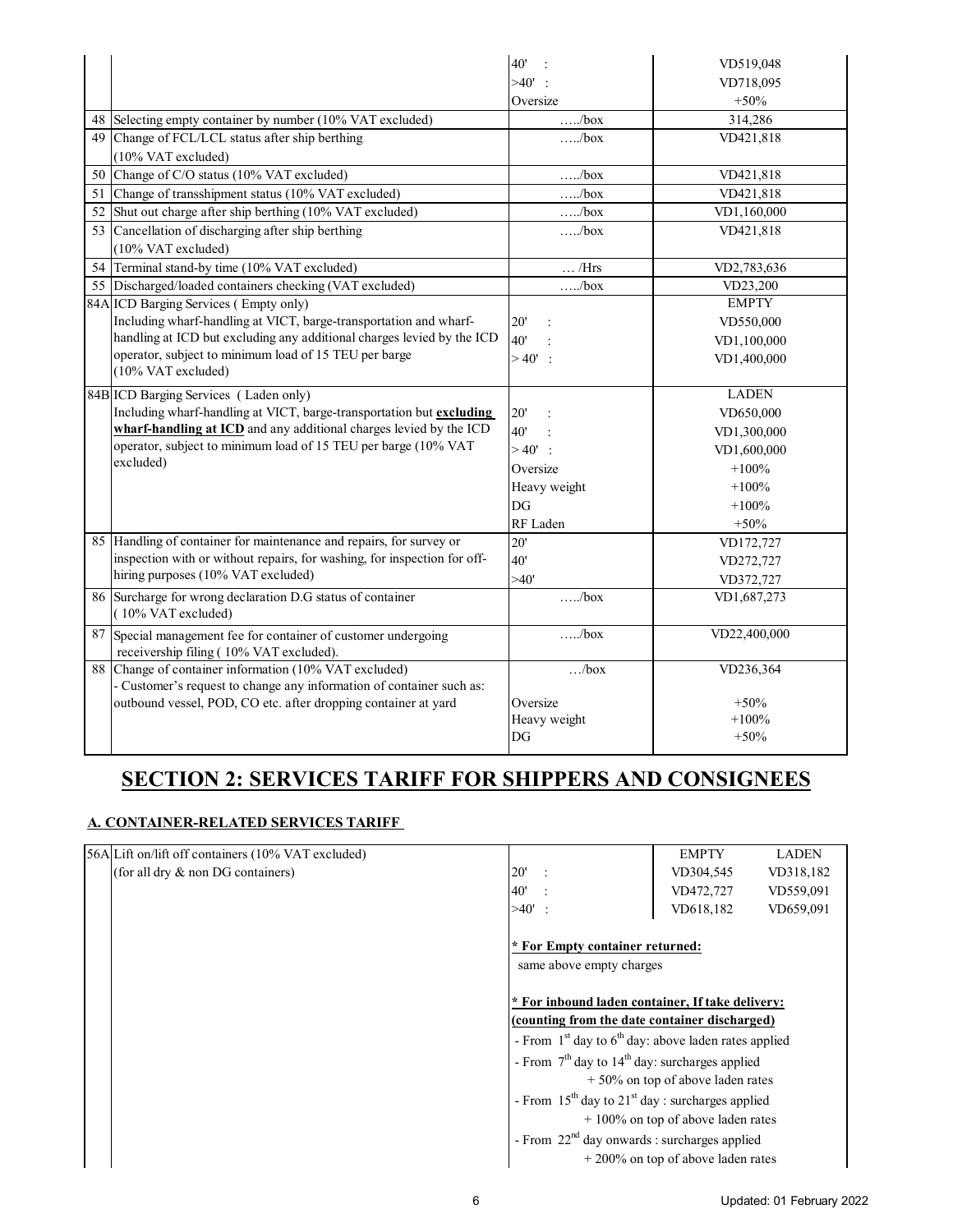|    |                                                                                   | * For container stay in VICT over 30 days, VICT will<br>move these containers to outside yard. All arising cost will be<br>under customers' account. |                                      |                        |
|----|-----------------------------------------------------------------------------------|------------------------------------------------------------------------------------------------------------------------------------------------------|--------------------------------------|------------------------|
|    |                                                                                   | Oversize<br>Heavy weight                                                                                                                             | $+50%$<br>$+100%$                    |                        |
|    |                                                                                   | OOG Grade 2<br>OOG Grade 3                                                                                                                           | VD309,091 / RT                       | To be Negotiated       |
|    |                                                                                   | Empty Flatrack, Open                                                                                                                                 |                                      |                        |
|    |                                                                                   | top, tank                                                                                                                                            | $+20%$                               |                        |
|    | 56B Lift on/lift off containers (10% VAT excluded)<br>(for all reefer containers) |                                                                                                                                                      | <b>EMPTY</b>                         | <b>LADEN</b>           |
|    |                                                                                   | $20^{\circ}$<br>40'                                                                                                                                  | VD336,364<br>VD518,182               | VD350,000<br>VD613,636 |
|    |                                                                                   | $>40'$ :                                                                                                                                             | VD681,818                            | VD722,727              |
|    |                                                                                   |                                                                                                                                                      |                                      |                        |
|    |                                                                                   | * For inbound laden container, If take delivery:                                                                                                     |                                      |                        |
|    |                                                                                   | (counting from the date container discharged)<br>- From $1st$ day to $6th$ day: above laden rates applied                                            |                                      |                        |
|    |                                                                                   | - From $7th$ day to $14th$ day: surcharges applied                                                                                                   |                                      |                        |
|    |                                                                                   |                                                                                                                                                      | +50% on top of above laden rates     |                        |
|    |                                                                                   | - From 15 <sup>th</sup> day to 21 <sup>st</sup> day : surcharges applied                                                                             |                                      |                        |
|    |                                                                                   |                                                                                                                                                      | $+100\%$ on top of above laden rates |                        |
|    |                                                                                   | - From $22^{nd}$ day onwards : surcharges applied                                                                                                    | $+200\%$ on top of above laden rates |                        |
|    |                                                                                   | * For container stay in VICT over 30 days, VICT will                                                                                                 |                                      |                        |
|    |                                                                                   | move these containers to outside yard. All arising cost will be<br>under customers' account.                                                         |                                      |                        |
|    |                                                                                   | Heavy weight                                                                                                                                         | $+100%$                              |                        |
| 57 | Laden Dangerous container lift on / lift off (10% VAT excluded)                   | Item 56 plus 50%                                                                                                                                     |                                      |                        |
|    | 58 Bundled Flatrack containers operation (10% VAT excluded)                       | $\ldots$ /20'                                                                                                                                        | VD304,545                            |                        |
|    | (To stack empty flatrack containers one above other)                              | $\ldots$ /40'<br>$\dots$ />40'                                                                                                                       | VD472,727<br>VD618,182               |                        |
|    | 59A Lift on import/export containers (on special request) from Wharf to Barge     |                                                                                                                                                      | <b>EMPTY</b>                         | <b>LADEN</b>           |
|    | to deliver to customer or vice versa lift off from barge to wharf                 | $20^{\circ}$                                                                                                                                         | VD418,182                            | VD595,455              |
|    | receiving from customer                                                           | 40'                                                                                                                                                  | VD654,545                            | VD890,909              |
|    | (for all dry & non-DG containers)<br>(10% VAT excluded)                           | $>40^\circ$ :                                                                                                                                        | VD790,909                            | VD1,081,818            |
|    |                                                                                   | * For inbound laden container, If take delivery:                                                                                                     |                                      |                        |
|    |                                                                                   | (counting from the date container discharged)                                                                                                        |                                      |                        |
|    |                                                                                   | - From $1st$ day to $6th$ day: above laden rates applied                                                                                             |                                      |                        |
|    |                                                                                   | - From $7th$ day to $14th$ day: surcharges applied                                                                                                   |                                      |                        |
|    |                                                                                   |                                                                                                                                                      | $+50\%$ on top of above laden rates  |                        |
|    |                                                                                   | - From $15th$ day to $21st$ day : surcharges applied                                                                                                 | $+100\%$ on top of above laden rates |                        |
|    |                                                                                   | - From 22 <sup>nd</sup> day onwards : surcharges applied                                                                                             |                                      |                        |
|    |                                                                                   |                                                                                                                                                      | + 200% on top of above laden rates   |                        |
|    |                                                                                   | * For container stay in VICT over 30 days, VICT will<br>move these containers to outside yard. All arising cost will be<br>under customers' account. |                                      |                        |
|    |                                                                                   | Oversize                                                                                                                                             | $+50%$                               |                        |
|    |                                                                                   | Heavy weight                                                                                                                                         | $+100%$                              |                        |
|    |                                                                                   | Empty Flatrack, Open                                                                                                                                 | $+20%$                               |                        |
|    | 59B Lift on import/export containers (on special request) from Wharf to Barge     | top, tank                                                                                                                                            | <b>EMPTY</b>                         | <b>LADEN</b>           |
|    | to deliver to customer or vice versa lift off from barge to wharf                 | 20'                                                                                                                                                  | VD418,182                            | VD613,636              |
|    | receiving from customer                                                           | 40'<br>$\ddot{\cdot}$                                                                                                                                | VD654,545                            | VD900,000              |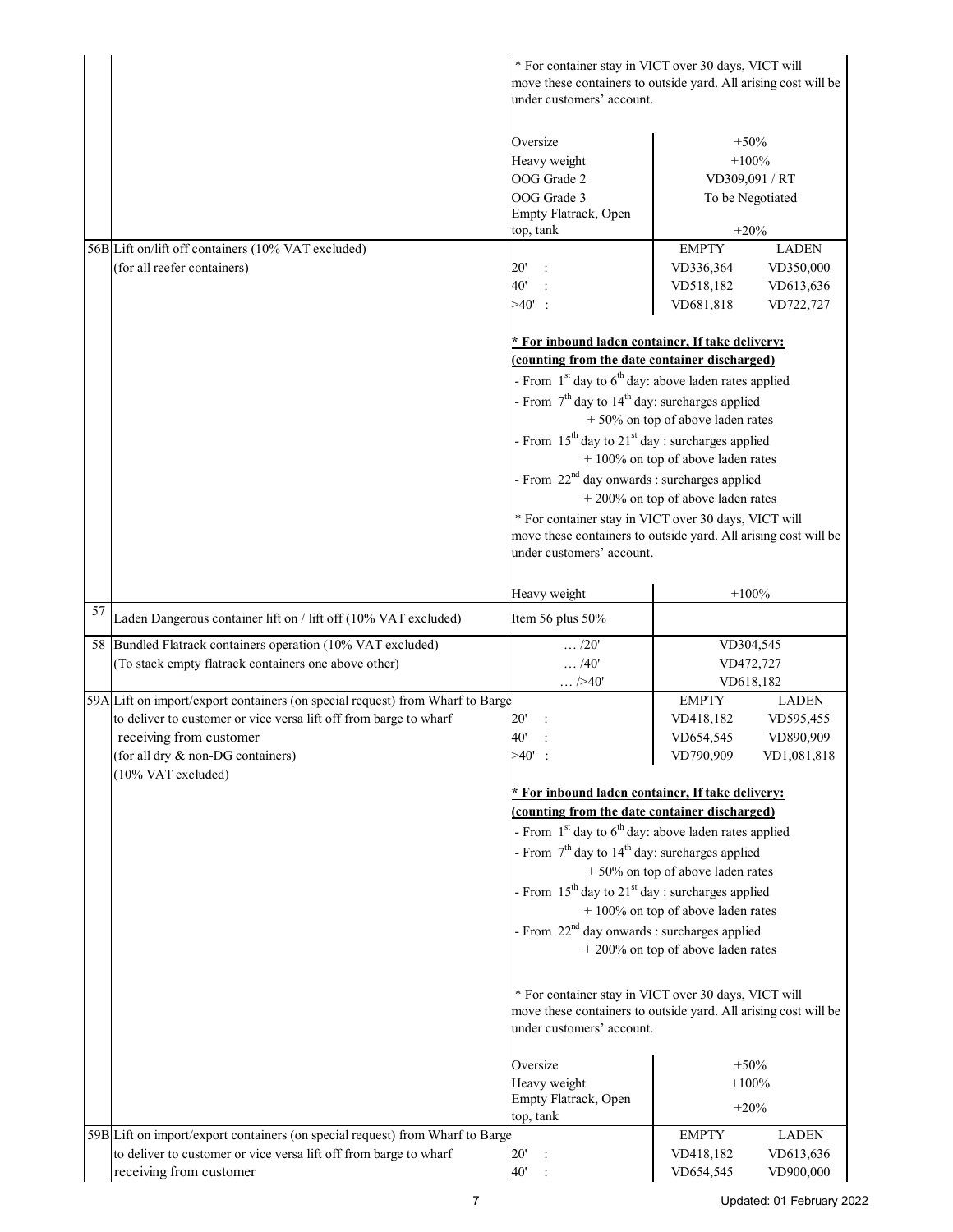|    | (for all reefer containers)                                                                     | $>40'$ :                                                                                                                | VD790,909                                      | VD1,081,818                                |
|----|-------------------------------------------------------------------------------------------------|-------------------------------------------------------------------------------------------------------------------------|------------------------------------------------|--------------------------------------------|
|    | (10% VAT excluded)                                                                              |                                                                                                                         |                                                |                                            |
|    |                                                                                                 | * For inbound laden container, If take delivery:                                                                        |                                                |                                            |
|    |                                                                                                 | (counting from the date container discharged)                                                                           |                                                |                                            |
|    |                                                                                                 | - From $1st$ day to $6th$ day: above laden rates applied                                                                |                                                |                                            |
|    |                                                                                                 | - From $7th$ day to $14th$ day: surcharges applied                                                                      |                                                |                                            |
|    |                                                                                                 |                                                                                                                         | $+50\%$ on top of above laden rates            |                                            |
|    |                                                                                                 | - From $15^{th}$ day to $21^{st}$ day : surcharges applied                                                              |                                                |                                            |
|    |                                                                                                 |                                                                                                                         | $+100\%$ on top of above laden rates           |                                            |
|    |                                                                                                 | - From 22 <sup>nd</sup> day onwards : surcharges applied                                                                |                                                |                                            |
|    |                                                                                                 |                                                                                                                         | $+200\%$ on top of above laden rates           |                                            |
|    |                                                                                                 | * For container stay in VICT over 30 days, VICT will                                                                    |                                                |                                            |
|    |                                                                                                 | move these containers to outside yard. All arising cost will be                                                         |                                                |                                            |
|    |                                                                                                 | under customers' account.                                                                                               |                                                |                                            |
|    |                                                                                                 |                                                                                                                         |                                                |                                            |
|    |                                                                                                 | Heavy weight                                                                                                            |                                                | $+100%$                                    |
| 60 | Lift on import/export containers (on special request) from Wharf to Barge                       |                                                                                                                         |                                                |                                            |
|    | to deliver to customer or vice versa lift off from barge to wharf                               | Item 59 plus 50%                                                                                                        |                                                |                                            |
|    | receiving from customer                                                                         |                                                                                                                         |                                                |                                            |
|    | (for laden DG containers) (10% VAT excluded)                                                    |                                                                                                                         |                                                |                                            |
|    | 61 Stuffing/Unstuffing FCL container at open yard                                               |                                                                                                                         | Stuffing                                       | Unstuffing                                 |
|    | (10% VAT excluded)                                                                              | 20'<br>40'                                                                                                              | VD818,182<br>VD1,159,091                       | VD959,091<br>VD1,340,909                   |
|    | - Carry EMPTY/FCL cont. to open yard<br>Stuff/unstuff cargo into/from FCL cont. as requested by | $>40'$ :                                                                                                                | VD1,468,182                                    | VD1,681,818                                |
|    | consignee /shipper.                                                                             |                                                                                                                         |                                                |                                            |
|    | Carry back FCL/empty to/from cont. block.                                                       |                                                                                                                         | * If customer's equipment is                   |                                            |
|    |                                                                                                 |                                                                                                                         | used for stuffing/unstuffing,                  |                                            |
|    |                                                                                                 |                                                                                                                         | charge:                                        |                                            |
|    |                                                                                                 |                                                                                                                         |                                                | <b>Stuffing</b> Unstuffing                 |
|    |                                                                                                 | 20'                                                                                                                     |                                                | VD618,181                                  |
|    |                                                                                                 | 40'                                                                                                                     |                                                | VD900,000                                  |
|    |                                                                                                 | $>40'$ :                                                                                                                |                                                | VD1,081,818                                |
|    |                                                                                                 |                                                                                                                         | * If domestic hazardous cargo,                 |                                            |
|    |                                                                                                 |                                                                                                                         | charge: +50% of above                          |                                            |
|    |                                                                                                 |                                                                                                                         |                                                |                                            |
|    |                                                                                                 | * For inbound laden container, If unstuffing:                                                                           |                                                |                                            |
|    |                                                                                                 | (counting from the date container discharged)                                                                           |                                                |                                            |
|    |                                                                                                 | - From $1st$ day to $6th$ day: above unstuffing rates applied                                                           |                                                |                                            |
|    |                                                                                                 | - From $7th$ day to $15th$ day: surcharges applied                                                                      |                                                |                                            |
|    |                                                                                                 |                                                                                                                         | $+20\%$ on top of above unstuffing rates       |                                            |
|    |                                                                                                 | - From $16th$ day onwards: surcharges applied                                                                           |                                                |                                            |
|    |                                                                                                 |                                                                                                                         | $+40\%$ on top of above unstuffing rates       |                                            |
|    |                                                                                                 | * For container stay in VICT over 30 days, VICT will<br>move these containers to outside yard. All arising cost will be |                                                |                                            |
|    |                                                                                                 | under customers' account.                                                                                               |                                                |                                            |
|    |                                                                                                 |                                                                                                                         |                                                |                                            |
|    |                                                                                                 |                                                                                                                         | * If Forklift(<3.5T) is used:                  |                                            |
|    |                                                                                                 |                                                                                                                         | $+$ VD54,545 for 20'                           |                                            |
|    |                                                                                                 |                                                                                                                         | $+$ VD86,364 for 40'                           |                                            |
|    |                                                                                                 |                                                                                                                         | + VD109,091 for $>40'$                         |                                            |
|    |                                                                                                 |                                                                                                                         |                                                | * If Forklift( $\geq$ 3.5T, <12T) is used: |
|    |                                                                                                 |                                                                                                                         | + VD800,000 for 20'<br>$+$ VD1,336,364 for 40' |                                            |
|    |                                                                                                 |                                                                                                                         | $+$ VD2,018,182 for >40'                       |                                            |
|    |                                                                                                 |                                                                                                                         | * If labeling duty stamp is                    |                                            |
|    |                                                                                                 |                                                                                                                         | required:                                      |                                            |
|    |                                                                                                 |                                                                                                                         | $+$ VD277,273 for 20'                          |                                            |
|    |                                                                                                 |                                                                                                                         | + VD372,727 for 40'                            |                                            |
|    |                                                                                                 |                                                                                                                         | + VD459,091 for $>40'$                         |                                            |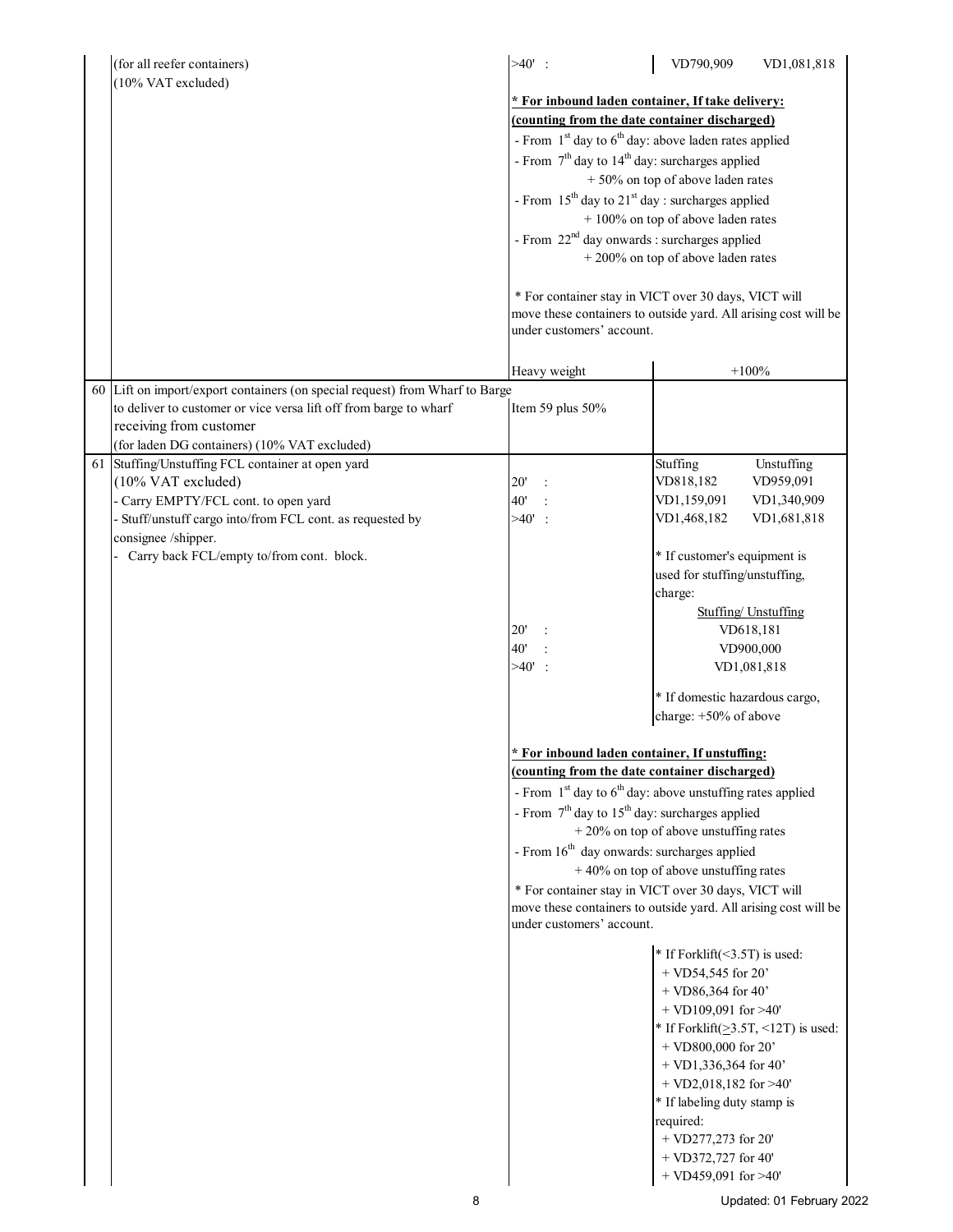|  |                                                        | Oversize                      | $+50%$                                                          |  |  |  |
|--|--------------------------------------------------------|-------------------------------|-----------------------------------------------------------------|--|--|--|
|  |                                                        | Heavy weight                  | $+100%$                                                         |  |  |  |
|  | 62 Stuffing/Unstuffing FCL container at Quay-side      | 20'<br>$\mathbb{R}^2$         | VD1,577,273                                                     |  |  |  |
|  | (10% VAT excluded)                                     | 40'                           | VD2,027,273                                                     |  |  |  |
|  |                                                        | $>40'$ :                      | VD2,472,727                                                     |  |  |  |
|  |                                                        |                               |                                                                 |  |  |  |
|  |                                                        |                               | * If domestic hazardous cargo,                                  |  |  |  |
|  |                                                        |                               | charge: +50% of above                                           |  |  |  |
|  |                                                        | $-20$ : VD1,027,273           | * Pouring break-bulk cargo from container into barge:           |  |  |  |
|  |                                                        |                               | * For inbound laden container, If unstuffing:                   |  |  |  |
|  |                                                        |                               | (counting from the date container discharged)                   |  |  |  |
|  |                                                        |                               | - From $1st$ day to $6th$ day: above rates applied              |  |  |  |
|  |                                                        |                               | - From $7th$ day to $15th$ day: surcharges applied              |  |  |  |
|  |                                                        |                               | $+20\%$ on top of above unstuffing rates                        |  |  |  |
|  |                                                        |                               | - From $16th$ day onwards: surcharges applied                   |  |  |  |
|  |                                                        |                               | $+40\%$ on top of above unstuffing rates                        |  |  |  |
|  |                                                        |                               | * For container stay in VICT over 30 days, VICT will            |  |  |  |
|  |                                                        |                               | move these containers to outside yard. All arising cost will be |  |  |  |
|  |                                                        | under customers' account.     |                                                                 |  |  |  |
|  |                                                        |                               | * If Forklift(<3.5T) is used:                                   |  |  |  |
|  |                                                        |                               | $+$ VD54,545 for 20'                                            |  |  |  |
|  |                                                        |                               | $+$ VD86,364 for 40'                                            |  |  |  |
|  |                                                        |                               | + VD109,091 for $>40'$                                          |  |  |  |
|  |                                                        |                               | * If Forklift( $\geq$ 3.5T, <12T) is used:                      |  |  |  |
|  |                                                        |                               | + VD800,000 for 20'                                             |  |  |  |
|  |                                                        |                               | $+$ VD1,336,364 for 40'<br>+ VD2,018,182 for $>40'$             |  |  |  |
|  |                                                        |                               |                                                                 |  |  |  |
|  |                                                        |                               | * If labeling duty stamp is<br>required:                        |  |  |  |
|  |                                                        |                               | $+$ VD277,273 for 20'                                           |  |  |  |
|  |                                                        |                               | $+$ VD372,727 for 40'                                           |  |  |  |
|  |                                                        |                               | + VD459,091 for $>40'$                                          |  |  |  |
|  |                                                        | Oversize                      | $+50%$                                                          |  |  |  |
|  |                                                        | Heavy weight                  | $+100%$                                                         |  |  |  |
|  | 63 Reefer container stuffing/unstuffing                |                               | Stuffing<br>Unstuffing                                          |  |  |  |
|  | (10% VAT excluded)                                     | $20'$ :                       | VD963,636<br>VD1,181,818                                        |  |  |  |
|  |                                                        | 40':                          | VD1,359,091<br>VD1,645,455                                      |  |  |  |
|  |                                                        | $>40'$ :                      | VD1,556,819<br>VD1,886,364                                      |  |  |  |
|  |                                                        |                               | * For inbound laden container, If unstuffing:                   |  |  |  |
|  |                                                        |                               | (counting from the date container discharged)                   |  |  |  |
|  |                                                        |                               | - From $1st$ day to $6th$ day: above unstuffing rates applied   |  |  |  |
|  |                                                        |                               | - From $7th$ day to $15th$ day: surcharges applied              |  |  |  |
|  |                                                        |                               | $+20\%$ on top of above unstuffing rates                        |  |  |  |
|  |                                                        |                               | - From 16 <sup>th</sup> day onwards: surcharges applied         |  |  |  |
|  |                                                        |                               | $+40\%$ on top of above unstuffing rates                        |  |  |  |
|  |                                                        |                               | * For container stay in VICT over 30 days, VICT will            |  |  |  |
|  |                                                        | under customers' account.     | move these containers to outside yard. All arising cost will be |  |  |  |
|  |                                                        | Heavy weight                  | $+100%$                                                         |  |  |  |
|  | 64 DG container Stuffing/Unstuffing (10% VAT excluded) | Item 61 plus 50%              |                                                                 |  |  |  |
|  | 65 DG Stuffing/Unstuffing FCL container at Quay-side   | Item 62 plus 50%              |                                                                 |  |  |  |
|  | (10% VAT excluded)                                     |                               |                                                                 |  |  |  |
|  | 66 Cargo transloading from one container to another    |                               |                                                                 |  |  |  |
|  | (10% VAT excluded)                                     | 20'<br>$\ddot{\phantom{0}}$ : | VD1,231,818                                                     |  |  |  |
|  | Carry empty container from MT block to open yard       | 40'<br>$\ddot{\phantom{0}}$ : | VD1,768,182                                                     |  |  |  |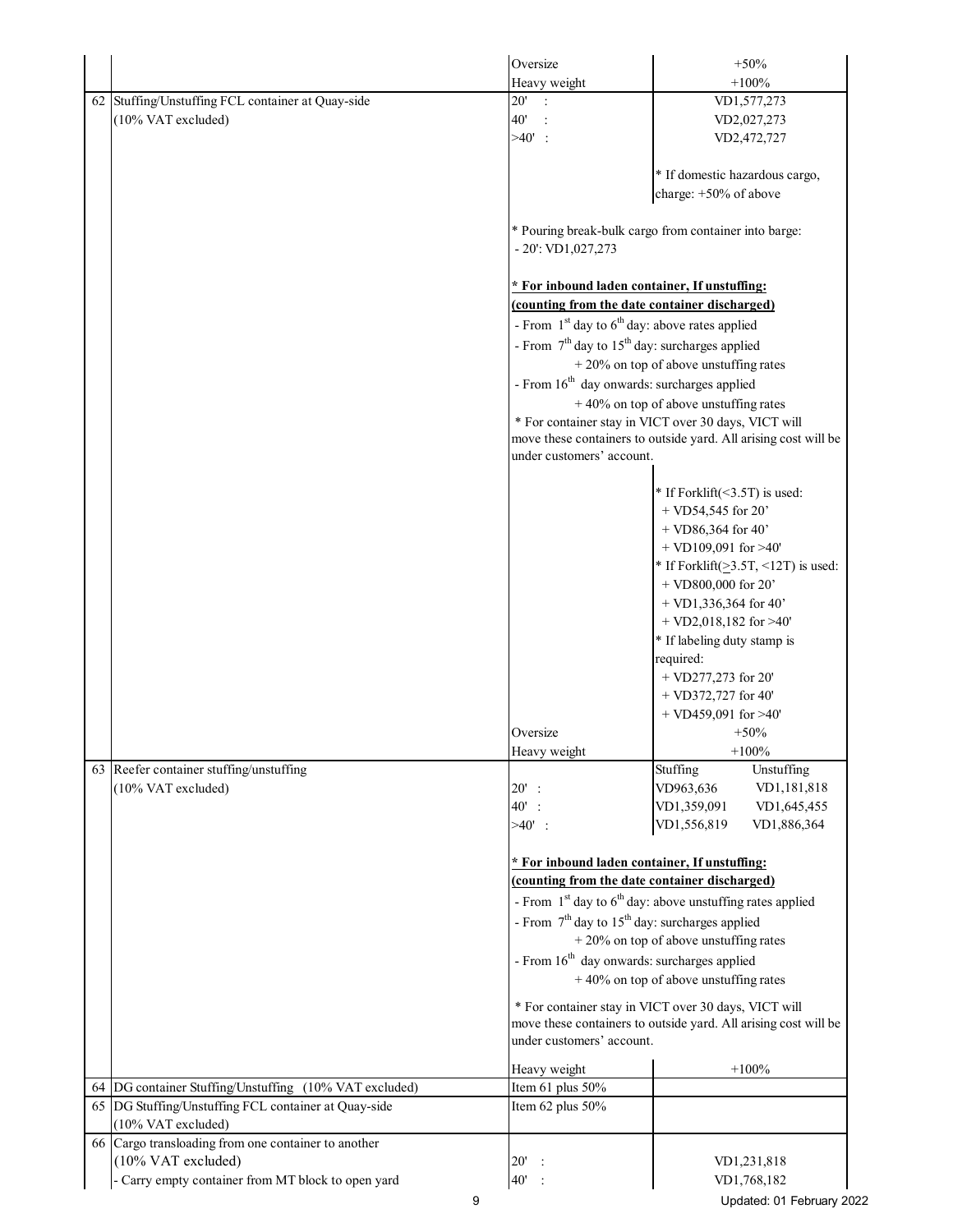|    | - Unstuff cargo from one container and stuff cargo again                         | $>40'$ :                                  | VD2,081,818                                       |  |
|----|----------------------------------------------------------------------------------|-------------------------------------------|---------------------------------------------------|--|
|    | into the empty one                                                               |                                           | * If Forklift(<3.5T) is used:                     |  |
|    | - Carry stuffed container to export block (if it is container                    |                                           | $+$ VD54,545 for 20'                              |  |
|    | for export)                                                                      |                                           | $+$ VD86,364 for 40'                              |  |
|    |                                                                                  |                                           | + VD109,091 for $>40'$                            |  |
|    |                                                                                  |                                           | * If Forklift( $\geq$ 3.5T, <12T) is used:        |  |
|    |                                                                                  |                                           | + VD800,000 for 20'                               |  |
|    |                                                                                  |                                           | $+$ VD1,336,364 for 40'                           |  |
|    |                                                                                  |                                           |                                                   |  |
|    |                                                                                  | Oversize                                  | $+$ VD2,018,182 for >40'                          |  |
|    |                                                                                  |                                           | $+50%$                                            |  |
|    |                                                                                  | Heavy weight                              | $+100%$                                           |  |
|    | 67 DG cargo transloading from one container to another<br>(10% VAT excluded)     | Item 66 plus 50%                          |                                                   |  |
|    | 68 Reefer cargo transloading from one container to another<br>(10% VAT excluded) |                                           |                                                   |  |
|    | - Carry empty container from MT block to open yard                               | 20'<br>$\ddot{\phantom{0}}$ :             | VD1,609,091                                       |  |
|    | - Unstuff cargo from one container and stuff cargo again                         | 40'                                       | VD2,277,273                                       |  |
|    | into the empty one                                                               | >40'                                      | VD2,409,091                                       |  |
|    | - Carry stuffed container to export block (if it is container                    |                                           |                                                   |  |
|    | for export)                                                                      | Heavy weight                              | $+100%$                                           |  |
|    | 69A Extra movement GP Container (10% VAT excluded)                               | 20'                                       | VD359,091                                         |  |
|    | - Carry FCL cont. to CFS open area                                               | 40'                                       | VD531,818                                         |  |
|    | - unstuff for customs inspection                                                 | $>40'$ :                                  | VD654,545                                         |  |
|    |                                                                                  |                                           |                                                   |  |
|    | - Stuff cargo back to container                                                  |                                           | * If labeling duty stamp is                       |  |
|    | - Carry back and stack to import stack                                           |                                           | required:                                         |  |
|    |                                                                                  |                                           | $+$ VD663,636 for 20'                             |  |
|    |                                                                                  |                                           | $+$ VD818,182 for 40'                             |  |
|    |                                                                                  |                                           | $+$ VD1,036,364 for >40'                          |  |
|    |                                                                                  | Oversize                                  | $+50%$                                            |  |
|    |                                                                                  | Heavy weight                              | $+100%$                                           |  |
|    | 69B Extra movement Reefer Container (10% VAT excluded)                           | 20'<br>$\overline{\mathbf{r}}$            | VD395,455                                         |  |
|    | - Carry FCL cont. to CFS open area                                               | 40'                                       | VD586,364                                         |  |
|    | - unstuff for customs inspection                                                 | $>40'$ :                                  | VD713,636                                         |  |
|    | Stuff cargo back to container                                                    |                                           |                                                   |  |
|    | - Carry back and stack to import stack                                           | Heavy weight                              | $+100%$                                           |  |
|    | 70 Extra movement DG Container (10% VAT excluded)                                |                                           |                                                   |  |
|    | - Carry DG FCL cont. to CFS open area                                            | Item 69 plus $50\%$                       |                                                   |  |
|    | - unstuff for customs inspection                                                 |                                           |                                                   |  |
|    | - Stuff DG cargo back to cont.                                                   |                                           |                                                   |  |
|    | Carry back and stack to import stack                                             |                                           |                                                   |  |
|    | 71A Container Weighing (10% VAT excluded)                                        | * If combine with other services:         |                                                   |  |
|    |                                                                                  |                                           | Weigh container together with tractor:            |  |
|    |                                                                                  |                                           | Dry: VD177,273/20'; VD304,545/40'; VD359,091/>40' |  |
|    |                                                                                  |                                           | RF: VD177,273/20'; VD304,545/40'; VD359,091/>40'  |  |
|    |                                                                                  | - Weigh container only:                   |                                                   |  |
|    |                                                                                  |                                           | VD350,000/20'; VD581,818/40'; VD672,727/>40'      |  |
|    |                                                                                  | * If not combine with other services:     |                                                   |  |
|    |                                                                                  | Weigh container together with tractor:    |                                                   |  |
|    |                                                                                  |                                           | Dry: VD440,000/20'; VD660,000/40'; VD825,000/>40' |  |
|    |                                                                                  | RF: VD660,000/20'; VD990,000/40'&>40'     |                                                   |  |
|    |                                                                                  | - Weigh container only:                   |                                                   |  |
|    |                                                                                  |                                           | VD660,000/20'; VD1,040,909/40'; VD1,259,091/>40'  |  |
|    | 71B Truck Weighing (10% VAT excluded)                                            | $\dots$ /time                             | VD177,273                                         |  |
| 72 | Extra-size cargo lashing (10% VAT excluded)                                      | /container                                | To Be Negotiated                                  |  |
|    | 73 Cargo packing into bags (10% VAT excluded)                                    | /Metric Ton (T)                           | VD81,818                                          |  |
|    | 74 Vehicles storage charge (no free period is available)                         | $\ldots$ /day                             | VD136,364                                         |  |
|    | (Storage of cars, trucks, bulldozers) (10% VAT excluded)                         |                                           |                                                   |  |
|    | 75 Stuffing additional cargo or unstuffing extra cargo                           | Extra movement charge + following charge: |                                                   |  |
|    | (10% VAT excluded)                                                               | 20'                                       | VD163,636                                         |  |
|    |                                                                                  | 40'                                       | VD227,273                                         |  |
|    |                                                                                  |                                           |                                                   |  |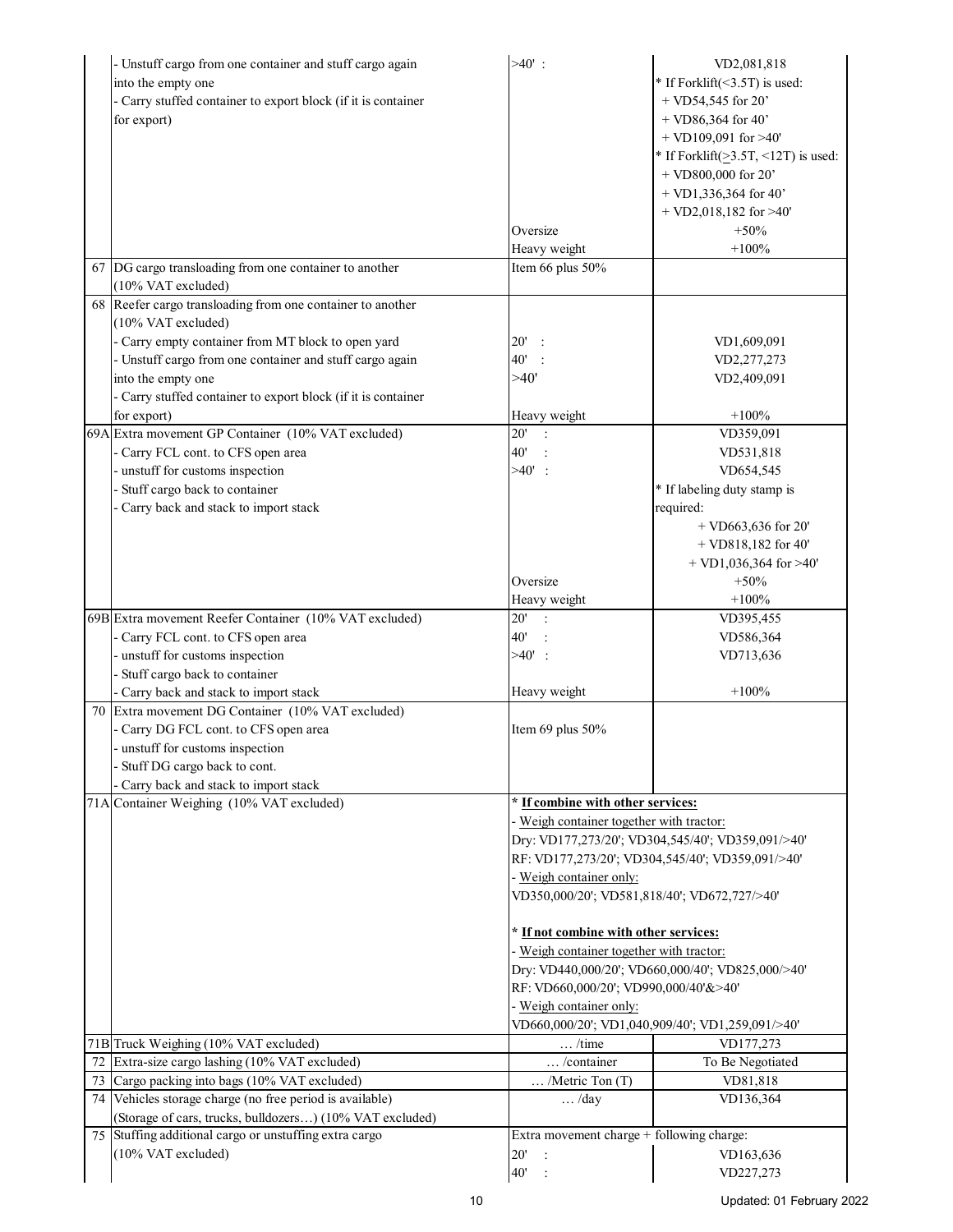|                                                                                                      | $>40'$ :                     | VD281,818        |
|------------------------------------------------------------------------------------------------------|------------------------------|------------------|
|                                                                                                      |                              |                  |
|                                                                                                      | * If DG container: Plus 50%  |                  |
| 76 Administration fee for changing service (10% VAT excluded)                                        | $\ldots$ /container          | VD 27,273        |
| 77 Cutting Seal at CY (10% VAT excluded)                                                             | /container                   | VD 27,273        |
| 78 Extra movement for inspection by scanner                                                          |                              |                  |
| GP Container (10% VAT excluded)                                                                      |                              |                  |
|                                                                                                      |                              |                  |
| 78.1. Using VICT's truck:                                                                            | $20^{\circ}$                 | VD490,909        |
| Carry FCL cont. to scanner area                                                                      | 40'                          | VD727,273        |
| Inspection by scanner                                                                                | $>40'$ :                     | VD900,000        |
| Carry back and lift off container at inspection area                                                 |                              |                  |
| 78.2. Using customer's truck and then return to                                                      |                              |                  |
| inspection area waiting for picking up or manual inspection:                                         |                              |                  |
|                                                                                                      | $20^{\circ}$                 | VD354,454        |
| Carry FCL cont. to scanner area                                                                      | 40'                          | VD522,727        |
| Inspection by scanner                                                                                | $>40'$ :                     | VD654,545        |
| Carry back and lift off container at                                                                 |                              |                  |
| inspection area                                                                                      |                              |                  |
| 78.3. Using customer's truck without return to yard:                                                 |                              |                  |
| Carry FCL cont. to scanner area                                                                      | 20'                          |                  |
| Inspection by scanner                                                                                | 40'                          | Free of charge   |
| Exit out of VICT                                                                                     | >40'                         |                  |
| 78.4. Using VICT's truck to move container from wharf to scanner:                                    |                              |                  |
| Carry FCL at wharf right after discharging from vessel to scanner                                    | 20'                          | VD222,727        |
| Inspection by scanner                                                                                | 40'                          | VD331,818        |
| Carry and lift off container to CY                                                                   | $>40'$ :                     | VD413,636        |
|                                                                                                      | Oversize                     | $+50%$           |
|                                                                                                      | Heavy weight                 | $+100%$          |
| 79 Extra movement for inspection by scanner                                                          |                              |                  |
| DG Container (10% VAT excluded)                                                                      | Item 78 plus 50%             |                  |
| 89 Charge for controlling gate-gate container/cargoes without dropping at<br>yard (10% VAT excluded) | $\dots$ /time                | VD72,727         |
| 90 Cut-off-time charge (10% VAT excluded)                                                            |                              |                  |
| - Container drops at yard after Cut-off-time                                                         | /box                         | VD236,364        |
| 91 Lift on from yard to barge or vice versa from barge to yard for                                   |                              | Empty/Laden*     |
| import/export cargo transfer between VICT & CMTV ports                                               | $20^{\circ}$<br>$\therefore$ | 346,500          |
| (For non DG container)                                                                               | 40'                          | 531,300          |
| (10% VAT excluded)                                                                                   | $>40'$ :                     | 531,300          |
|                                                                                                      | Oversize                     | $+50%$           |
|                                                                                                      | Heavy weight                 | $+100%$          |
|                                                                                                      | Empty Flatrack, Open         |                  |
|                                                                                                      | top, tank                    | $+20%$           |
| 92 Lift on from yard to barge or vice versa from barge to yard for                                   |                              | Item 91 plus 50% |
| import/export cargo transfer between VICT & CMTV ports                                               |                              |                  |
| (For DG container)                                                                                   |                              |                  |
| (10% VAT excluded)                                                                                   |                              |                  |
| <b>B. LCL CARGO-RELATED SERVICES TARIFF</b>                                                          |                              |                  |
| 80 Warehouse storage rent after free period (10% VAT excluded)                                       | /Rev. ton-day                | VD3,636          |
| Escalation is applied as follows:                                                                    | Min. charge applied:         |                  |
| For Import: For the first 5 days<br>: Free of charge                                                 | 1 RT                         |                  |
| From $6^{th}$ to $8^{th}$ day<br>: applied as per tariff                                             |                              |                  |
|                                                                                                      |                              |                  |
| From 9 <sup>th</sup> to 12 <sup>th</sup> day<br>: 100% increase                                      |                              |                  |
| From 13 <sup>th</sup> to 15 <sup>th</sup> day<br>: 200% increase                                     |                              |                  |
| From $16^{th}$ day onwards : 400% increase                                                           |                              |                  |
|                                                                                                      |                              |                  |
| $:$ Free<br>For Export : For the first 3 days                                                        |                              |                  |
| From $4^{th}$ to $6^{th}$ day<br>: applied as per tariff                                             |                              |                  |
| From 7 <sup>th</sup> to 9 <sup>th</sup> day<br>: 100% increase                                       |                              |                  |